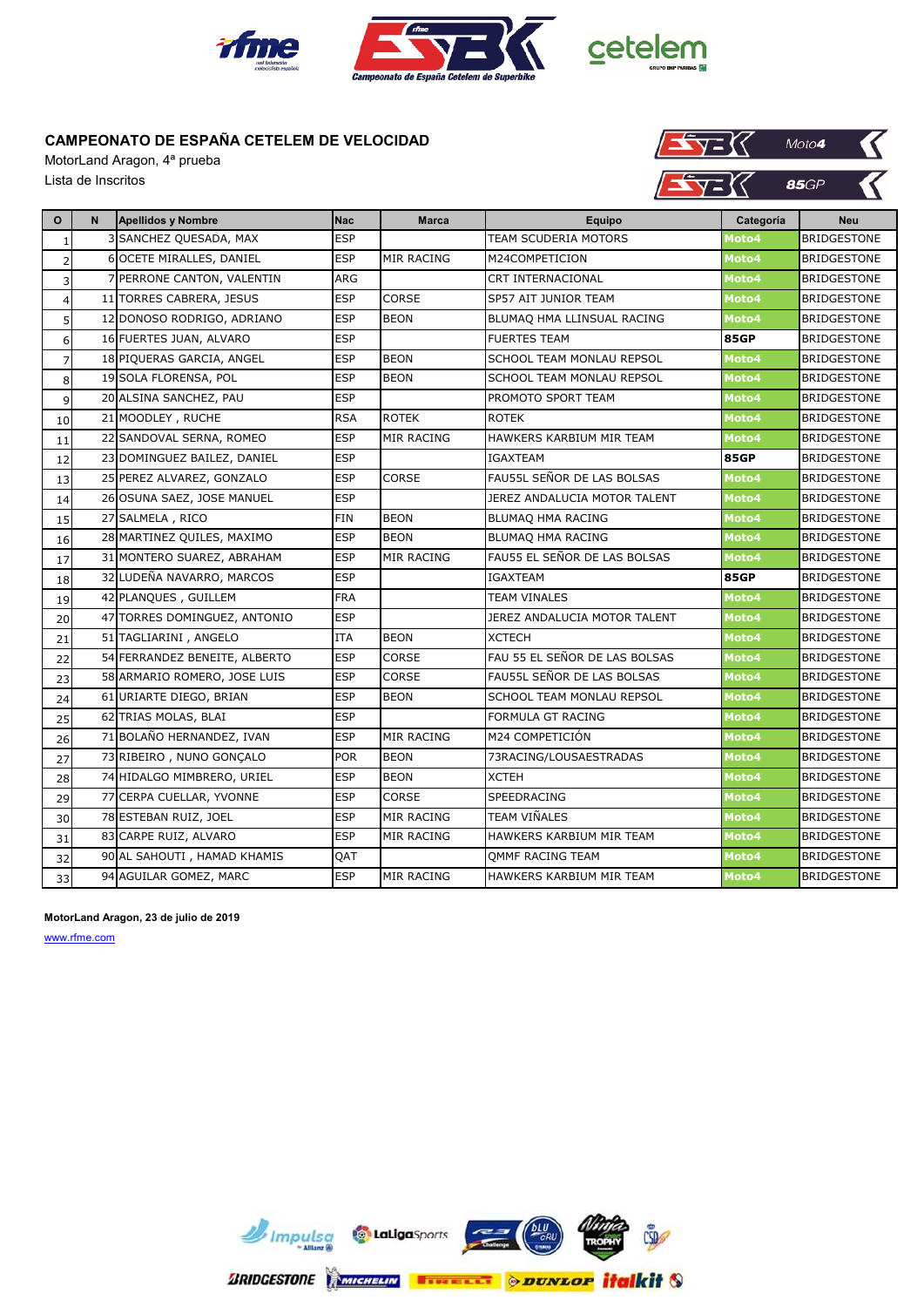

 $\sqrt{\sqrt{2}}$ 

PreMoto3

К

### **CAMPEONATO DE ESPAÑA CETELEM DE VELOCIDAD**

MotorLand Aragon, 4ª prueba Lista de Inscritos

| O              | N. | Apellidos y Nombre                | <b>Nac</b> | <b>Marca</b>      | Equipo                   | Categoría       | <b>Neu</b>         |
|----------------|----|-----------------------------------|------------|-------------------|--------------------------|-----------------|--------------------|
|                |    | 4 MARIA, KIKO                     | <b>POR</b> | <b>BEON</b>       | <b>MOTO ACTION TEAM</b>  | <b>PreMoto3</b> | <b>BRIDGESTONE</b> |
| $\overline{2}$ |    | 8 GARCIA MIGUEL, MARCO            | <b>ESP</b> | <b>MIR RACING</b> | M24COMPETICION           | Promo3          | <b>BRIDGESTONE</b> |
| 3              |    | 10 MORENO CRAIL, GUILLERMO MARCEL | <b>ESP</b> | <b>MIR RACING</b> | <b>TEAM WRB MIR</b>      | Promo3          | <b>BRIDGESTONE</b> |
| $\overline{4}$ |    | 13 BENITO FRAGA, PEDRO ENRIQUE    | <b>ESP</b> | <b>BEON</b>       | MIGUEL OLIVEIRA-FUN CLUB | <b>PreMoto3</b> | <b>BRIDGESTONE</b> |
| 5              |    | 16 BORGES, DINIS                  | <b>POR</b> | <b>BEON</b>       | MIGUEL OLIVEIRA-FUN CLUB | <b>PreMoto3</b> | <b>BRIDGESTONE</b> |
| $6 \mid$       |    | 17 DIAZ ACERETE, SAMUEL           | <b>ESP</b> | <b>MIR RACING</b> | MIERES RACING            | Promo3          | <b>BRIDGESTONE</b> |
| $\overline{7}$ |    | 21 BERTA VIÑALES, DEAN            | <b>ESP</b> | <b>MIR RACING</b> | <b>MDR VIÑALES</b>       | Promo3          | <b>BRIDGESTONE</b> |
| 8              |    | 22 KLEMETTI, LENNI                | <b>FIN</b> | <b>BEON</b>       | MOTOMARKET RACING        | <b>PreMoto3</b> | <b>BRIDGESTONE</b> |
| $\overline{9}$ |    | 24 MARTIN CLANCHET, GERARD        | <b>ESP</b> | <b>BEON</b>       | <b>PALLARS TEAM</b>      | <b>PreMoto3</b> | <b>BRIDGESTONE</b> |
| 10             |    | 26 FINN, JONATHAN THOMAS          | CAN        | <b>BEON</b>       | <b>XCTECH</b>            | <b>PreMoto3</b> | <b>BRIDGESTONE</b> |
| 11             |    | 32 REAL PEREZ, DAVID              | <b>ESP</b> | <b>BEON</b>       | <b>IGAXTEAM</b>          | <b>PreMoto3</b> | <b>BRIDGESTONE</b> |
| 12             |    | 34 GRAS CORDON, EITAN GABRIEL     | URU        | <b>MIR RACING</b> | <b>TEAM WRB MIR</b>      | Promo3          | <b>BRIDGESTONE</b> |
| 13             |    | 38 NESBAKKEN GRANSHAGEN, OLA      | <b>ESP</b> | <b>MIR RACING</b> | <b>GRANSHAGEN INVEST</b> | Promo3          | <b>BRIDGESTONE</b> |
| 14             |    | 44 MILLAN GRACIA, HUGO            | <b>ESP</b> | <b>MIR RACING</b> | <b>CUNA DE CAMPEONES</b> | <b>PreMoto3</b> | <b>BRIDGESTONE</b> |
| 15             |    | 45 RICHELMI, CELIA                | <b>FRA</b> | <b>BEON</b>       | <b>TEAM LDP</b>          | <b>PreMoto3</b> | <b>BRIDGESTONE</b> |
| 16             |    | 53 YEBRA PEREZ, HECTOR            | <b>ESP</b> | <b>BEON</b>       | HY COMPETICION TEAM      | <b>PreMoto3</b> | <b>BRIDGESTONE</b> |
| 17             |    | 58 RODRIGUEZ MARTIN, ADRIAN       | <b>ESP</b> | <b>MIR RACING</b> | <b>TEAM WRB MIR</b>      | Promo3          | <b>BRIDGESTONE</b> |
| 18             |    | 72 ALMONACIL CARRERO, OSCAR       | <b>ESP</b> | <b>MIR RACING</b> | <b>CUNA DE CAMPEONES</b> | Promo3          | <b>BRIDGESTONE</b> |
| 19             |    | 81 SANTOS TRILLA, JOAN            | <b>ESP</b> | <b>MIR RACING</b> | <b>CRT INTERNACIONAL</b> | Promo3          | <b>BRIDGESTONE</b> |
| 20             |    | 93 BERNAL SANCHEZ, SERGIO         | <b>ESP</b> | <b>MIR RACING</b> |                          | Promo3          | <b>BRIDGESTONE</b> |
| 21             |    | 95 MORELLI CHINCOLLA, MARCO       | <b>ESP</b> | <b>BEON</b>       | <b>IGAXTEAM</b>          | <b>PreMoto3</b> | <b>BRIDGESTONE</b> |
| 22             |    | 96 BORGES DAMASIO, RAFAEL         | <b>POR</b> | <b>BEON</b>       | MIGUEL OLIVEIRA-FUN CLUB | <b>PreMoto3</b> | <b>BRIDGESTONE</b> |

#### **MotorLand Aragon, 23 de julio de 2019**

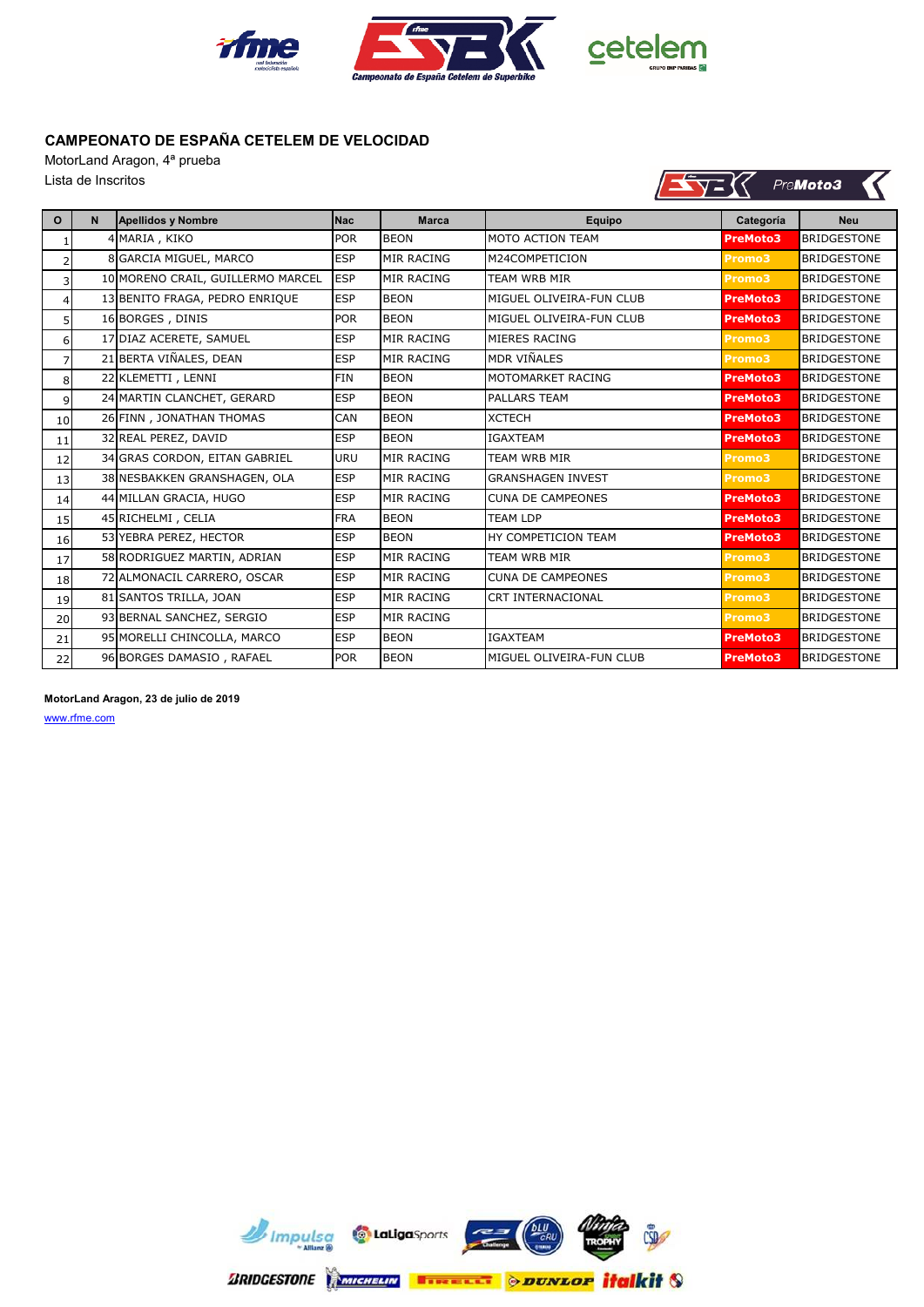

MotorLand Aragon, 4ª prueba Lista de Inscritos

| $\blacktriangle$ y= $\aleph$<br>Lista de Inscritos<br><b>SBKJunior</b> |   |                                     |            |                 |                                |     |            |
|------------------------------------------------------------------------|---|-------------------------------------|------------|-----------------|--------------------------------|-----|------------|
| $\mathbf{o}$                                                           | N | <b>Apellidos y Nombre</b>           | <b>Nac</b> | <b>Marca</b>    | <b>Equipo</b>                  | Cha | <b>Neu</b> |
| $\mathbf{1}$                                                           |   | 4 LAHOZ SENLI, MARCOS               | <b>ESP</b> | YAMAHA          | ARCO-MOTOR UNIVERSITY TEAM     | Y   | PIRELLI    |
| $\overline{2}$                                                         |   | 5 PEREZ CASAS, FRANCESC             | <b>ESP</b> | KAWASAKI        | <b>ETG RACING</b>              | K.  | PIRELLI    |
| 3                                                                      |   | 7 GIMBERT, JOHAN                    | <b>FRA</b> | KAWASAKI        | KAWASAKI PL RACING JUNIOR TEAM | K.  | PIRELLI    |
| $\overline{4}$                                                         |   | 8 GIMENEZ DE TORRES, CARLOS         | <b>ESP</b> | KAWASAKI        | MOTORBIKE MOYA COMPETICIÓN     | K.  | PIRELLI    |
| 5                                                                      |   | 10 ORRADRE ABAD, UNAI               | <b>ESP</b> | YAMAHA          | BCD YAMAHA MS RACING           | Y   | PIRELLI    |
| 6                                                                      |   | 11 CORRAL ARIAS, JAVIER             | <b>ESP</b> | YAMAHA          | I+DENT RACING TEAM             | Y   | PIRELLI    |
| $\overline{7}$                                                         |   | 12 GOMEZ RUS, BORJA                 | <b>ESP</b> | KAWASAKI        | FIFTY MOTORSPORT               | K   | PIRELLI    |
| 8                                                                      |   | 14 PEREZ GONZALEZ, JOSE LUIS        | <b>ESP</b> | KAWASAKI        | DS JUNIOR TEAM                 | K   | PIRELLI    |
| $\overline{9}$                                                         |   | 15 GARCIA VAZQUEZ, AARON            | <b>ESP</b> | KAWASAKI        | TJT RACING                     | K.  | PIRELLI    |
| 10                                                                     |   | 17 MORILLAS MUÑOZ, IVAN             | <b>ESP</b> | KTM             | <b>KTMAS</b>                   |     | PIRELLI    |
| 11                                                                     |   | 18 HEREDIA MARTINEZ, ANGEL          | <b>ESP</b> | KAWASAKI        | KAWASAKI PL RACING JUNIOR TEAM | K   | PIRELLI    |
| 12                                                                     |   | 21 RAPOSEIRAS BERENGUERAS, JORDI    | AND        | KAWASAKI        | TEAM ALARXA                    | K   | PIRELLI    |
| 13                                                                     |   | 22 CARRION MARTINEZ, ALEJANDRO      | <b>ESP</b> | KAWASAKI        | DEZA-BOX77 RACING TEAM         | K.  | PIRELLI    |
| 14                                                                     |   | 24 LOPEZ NIETO, ENRIQUE             | <b>ESP</b> | <b>KAWASAKI</b> | MOTORBIKE MOYA COMPETICIÓN     | K.  | PIRELLI    |
| 15                                                                     |   | 25 BETANCUR GUARIN, NICOLAS         | COL        | KAWASAKI        | THE MAGIC TEAM                 | K.  | PIRELLI    |
| 16                                                                     |   | 27 DIAZ CEBRIAN, ALVARO             | <b>ESP</b> | YAMAHA          | ARCO-MOTOR UNIVERSITY TEAM     | Y   | PIRELLI    |
| 17                                                                     |   | 28 GONZALEZ NAVARRO, ERICO          | <b>ESP</b> | KAWASAKI        | MOTORBIKE MOYA COMPETICION     | K.  | PIRELLI    |
| 18                                                                     |   | 29 LUQUE OLIVERO, FERNANDO          | <b>ESP</b> | YAMAHA          | FAU55 EL SEÑOR DE LAS BOLSAS   | Y   | PIRELLI    |
| 19                                                                     |   | 32 GINARD SASTRE, ANTONIA           | <b>ESP</b> | KAWASAKI        | <b>DS JUNIOR TEAM</b>          | K.  | PIRELLI    |
| 20                                                                     |   | 33 NUÑEZ ROLDAN, OSCAR              | <b>ESP</b> | KAWASAKI        | DEZA-BOX77 RACING TEAM         | K   | PIRELLI    |
| 21                                                                     |   | 35 SAIZ MARQUEZ, YERAY              | <b>ESP</b> | YAMAHA          | THE MAGIC TEAM                 | Y   | PIRELLI    |
| 22                                                                     |   | 42 PEREZ ORNEDO, RAUL               | <b>ESP</b> | KAWASAKI        | ALARXA RACING TEAM             | K.  | PIRELLI    |
| 23                                                                     |   | 48 ROIG MARTINEZ, NIL               | <b>ESP</b> | KAWASAKI        | KAWASAKI PL RACING JUNIOR TEAM | K   | PIRELLI    |
| 24                                                                     |   | 50 RODRIGUEZ NADAL, IVAN            | <b>ESP</b> | YAMAHA          | PALLARS TEAM                   | Y   | PIRELLI    |
| 25                                                                     |   | 51 WALCH, TRISTAN                   | <b>AUT</b> | KAWASAKI        | <b>ALARXA RACING</b>           | K.  | PIRELLI    |
| 26                                                                     |   | 52 ERILL TRALLERO, GUILLEM          | <b>ESP</b> | KAWASAKI        | DEZA-BOX77 RACING TEAM         | K.  | PIRELLI    |
| 27                                                                     |   | 56 ROMAN SANCHEZ, MIGUEL            | <b>ESP</b> | KAWASAKI        | SPEED RACING TEAM              | K   | PIRELLI    |
| 28                                                                     |   | 59 JIMENEZ GONZALEZ, SERGIO         | <b>ESP</b> | YAMAHA          | I+DENT RACING TEAM             | Y   | PIRELLI    |
| 29                                                                     |   | 61 GARCIA ABELLA, IKER              | <b>ESP</b> | YAMAHA          | BCD YAMAHA MS RACING           | Y   | PIRELLI    |
| 30                                                                     |   | 70 VENANCIO DUARTE, MIGUEL SANTIAGO | <b>POR</b> | YAMAHA          | <b>MS RACING</b>               | Y   | PIRELLI    |
| 31                                                                     |   | 77 EZQUERRA MAÑE, PAU               | <b>ESP</b> | KAWASAKI        | DEZA-BOX77 RACING TEAM         | K   | PIRELLI    |
| 32                                                                     |   | 80 CORREIA ESTURRADO, VASCO         | <b>POR</b> | KAWASAKI        | TEAM MOTO CLB LOULÉ CONCELHO   | K   | PIRELLI    |
| 33                                                                     |   | 84 ALOISI, KIM                      | <b>ITA</b> | KAWASAKI        | <b>DS JUNIOR TEAM</b>          | K.  | PIRELLI    |

www.rfme.com K = Kawasaki Ninja Spirit Trophy

**MotorLand Aragon, 23 de julio de 2019** Y = Yamaha R3 bLU cRU Challenge

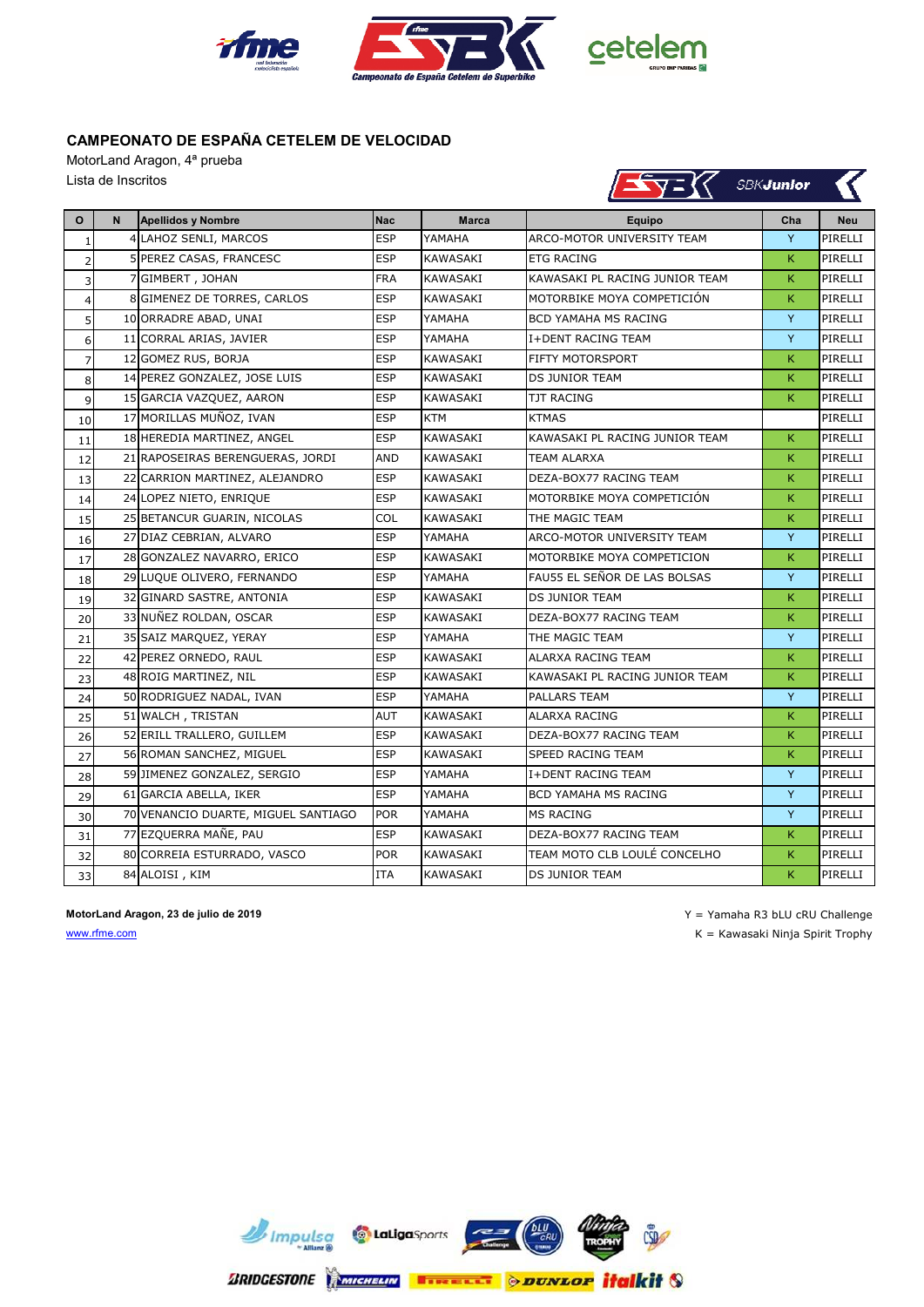

MotorLand Aragon, 4ª prueba Lista de Inscritos



| $\mathbf{o}$   | N | <b>Apellidos y Nombre</b>     | <b>Nac</b> | <b>Marca</b>    | Equipo                            | Categoría  | <b>Neu</b>      |
|----------------|---|-------------------------------|------------|-----------------|-----------------------------------|------------|-----------------|
| $\mathbf{1}$   |   | 4 ECHEVERRY ISAZA, PABLO N.   | COL        | KAWASAKI        | FIFTY MOTORSPORT                  | Open       | PIRELLI         |
| $\overline{2}$ |   | 5 TENZING-JENKINS, CAMERON    | <b>GBR</b> | <b>KAWASAKI</b> | <b>CTJ RACING</b>                 | Supersport | <b>DUNLOP</b>   |
| 3              |   | 7 SCHEIB KRUGER, MARTIN C.    | <b>CHI</b> |                 | DR7 METALCAE MRC                  | Supersport | MICHELIN        |
| $\overline{4}$ |   | 8 AL QUBAISI, ABDULLA         | QAT        | YAMAHA          | OMMF RACING TEAM                  | Supersport | MICHELIN        |
| 5              |   | 9 TAKALA, VERTTI              | <b>FIN</b> | YAMAHA          | <b>HUJAKKO RACING</b>             | Supersport | PIRELLI         |
| 6              |   | 10 SANCHIS MARTINEZ, DAVID    | <b>ESP</b> | YAMAHA          | MAXIGASS-PITLINE RACING           | Supersport | <b>DUNLOP</b>   |
| $\overline{7}$ |   | 11 AL SULAITI, SAEED IBRAHIM  | QAT        | YAMAHA          | QMMF RACING TEAM                  | Supersport | ---             |
| 8              |   | 12 RUIZ CARRANZA, ALEJANDRO   | <b>ESP</b> | YAMAHA          | MOTOS IMAX-HOSPITALITY MOTOBOX    | Supersport | PIRELLI         |
| 9              |   | 13 BARTHELD, ALESSANDRO       | <b>GER</b> | YAMAHA          | AB13 RACING                       | Supersport |                 |
| 10             |   | 15 SIGVARTSEN, THOMAS         | <b>NOR</b> | YAMAHA          | H43 TEAM NOBBY TALASUR-BLUMAQ     | Supersport | MICHELIN        |
| 11             |   | 16 PALAO MUÑOZ, JULIO DAVID   | <b>ESP</b> | KAWASAKI        | TEAM JD RACER-YECLA               | Open       | MICHELIN        |
| 12             |   | 17 CAUCHI, LUDOVIC            | <b>FRA</b> | YAMAHA          | MORILLAS RACING SCHOOL            | Supersport | PIRELLI         |
| 13             |   | 19 HERRERA MUÑOZ, MARIA       | <b>ESP</b> | YAMAHA          | MH <sub>6</sub>                   | Open       | PIRELLI         |
| 14             |   | 22 UVIÑA MARTI, JOAN          | <b>ESP</b> | YAMAHA          | MOTOS Y MAX - HOSPITALITY MOTOBOX | Supersport | <b>DUNLOP</b>   |
| 15             |   | 23 ARBEL, LOIC                | <b>FRA</b> | YAMAHA          | EMPERADOR RACING TEAM             | Supersport | PIRELLI         |
| 16             |   | 24 GREGORIO, MATTHIEU         | <b>FRA</b> | YAMAHA          | MORILLAS RACING SCHOOL            | Supersport | PIRELLI         |
| 17             |   | 25 FERNANDEZ GONZALEZ, RAUL   | <b>ESP</b> |                 |                                   | Supersport |                 |
| 18             |   | 29 NUNEZ SANCHEZ, JUAN JOSE   | <b>ESP</b> | YAMAHA          | SP57 AIT RACING TEAM              | Supersport | MICHELIN        |
| 19             |   | 31 FERNANDEZ GONZALEZ, ADRIAN | <b>ESP</b> |                 |                                   | Supersport |                 |
| 20             |   | 33 VALLE MUÑOZ, DANIEL        | <b>ESP</b> | YAMAHA          | <b>EASYRACE TEAM</b>              | Supersport | <b>DUNLOP</b>   |
| 21             |   | 39 OUERO MARTINEZ, BORJA      | <b>ESP</b> | YAMAHA          | <b>EMPERADOR RACING TEAM</b>      | Supersport | PIRELLI         |
| 22             |   | 41 BORNER PAMIES, ALEX        | <b>GER</b> | YAMAHA          | <b>XCTECH</b>                     | Supersport | PIRELLI         |
| 23             |   | 48 DIAZ CORBELLA, JOAN        | <b>ESP</b> | YAMAHA          | DCR RACING TEAM                   | Supersport | <b>DUNLOP</b>   |
| 24             |   | 49 PEREZ VIADEL, ALEX         | <b>ESP</b> | YAMAHA          | MDR VIÑALES                       | Open       | MICHELIN        |
| 25             |   | 55 TOLEDO ROMERO, ALEX        | <b>ESP</b> | YAMAHA          | BCD YAMAHA MS RACING              | Supersport | <b>DUNLOP</b>   |
| 26             |   | 57 KOSKINEN, KENNY            | <b>FIN</b> | YAMAHA          | KALLIO RACING JUNIOR TEAM         | Supersport | PIRELLI         |
| 27             |   | 61 IVANOV, ALEKSEI            | <b>RUS</b> | YAMAHA          | <b>DMC</b>                        | Open       | PIRELLI         |
| 28             |   | 64 FABBRI, DAVIDE             | <b>ITA</b> | YAMAHA          | H43 TEAM NOBBY TALASUR-BLUMAQ     | Supersport | MICHELIN        |
| 29             |   | 66 SHATERNIKOVA, OLGA         | <b>RUS</b> | YAMAHA          | <b>DMC</b>                        | Open       | PIRELLI         |
| 30             |   | 70 ALCOBA ESPI, MARC          | <b>ESP</b> | YAMAHA          | SP57 AIT RACING TEAM              | Supersport | MICHELIN        |
| 31             |   | 77 PONS PAYERAS, MIQUEL       | <b>ESP</b> | YAMAHA          | H43 TEAM NOBBY TALASU-BLUMAQ      | Supersport | MICHELIN        |
| 32             |   | 84 MURLAY, ALEX               | <b>GBR</b> | YAMAHA          | GM MOTOSERVICE YAMAHA             | Supersport | <b>DUNLOP</b>   |
| 33             |   | 88 ZETTI, ALESSANDRO          | <b>ITA</b> | YAMAHA          | FAU55L SEÑOR DE LAS BOLSAS        | Open       | <b>DUNLOP</b>   |
| 34             |   | 89 MOLINA GARRIDO, ANTONIO    | <b>ESP</b> | YAMAHA          | ARCO-MOTOR UNIVERSITY TEAM        | Open       | Ε               |
| 35             |   | 90 AL THANI, JASSIM           | QAT        | YAMAHA          | OMMF RACING TEAM                  | Open       | MICHELIN        |
| 36             |   | 95 AL-NAIMI, MASHEL           | QAT        | YAMAHA          | QMMF RACING TEAM                  | Supersport | MICHELIN        |
| 37             |   | 96 MORALES AIBAR, PACO        | <b>ESP</b> | YAMAHA          | SP57 AIT RACING TEAM              | Open       | MICHELIN        |
| 38             |   | 97 EDGELEY, LAURENCE          | GBR        | YAMAHA          | TEAM EDGE RST RACING              | Open       | PIRELLI         |
| 39             |   | 99 GUTIERREZ IGLESIAS, OSCAR  | <b>ESP</b> | YAMAHA          | ANDOTRANS TEAM TORRENTO           | Supersport | <b>MICHELIN</b> |

**MotorLand Aragon, 23 de julio de 2019**